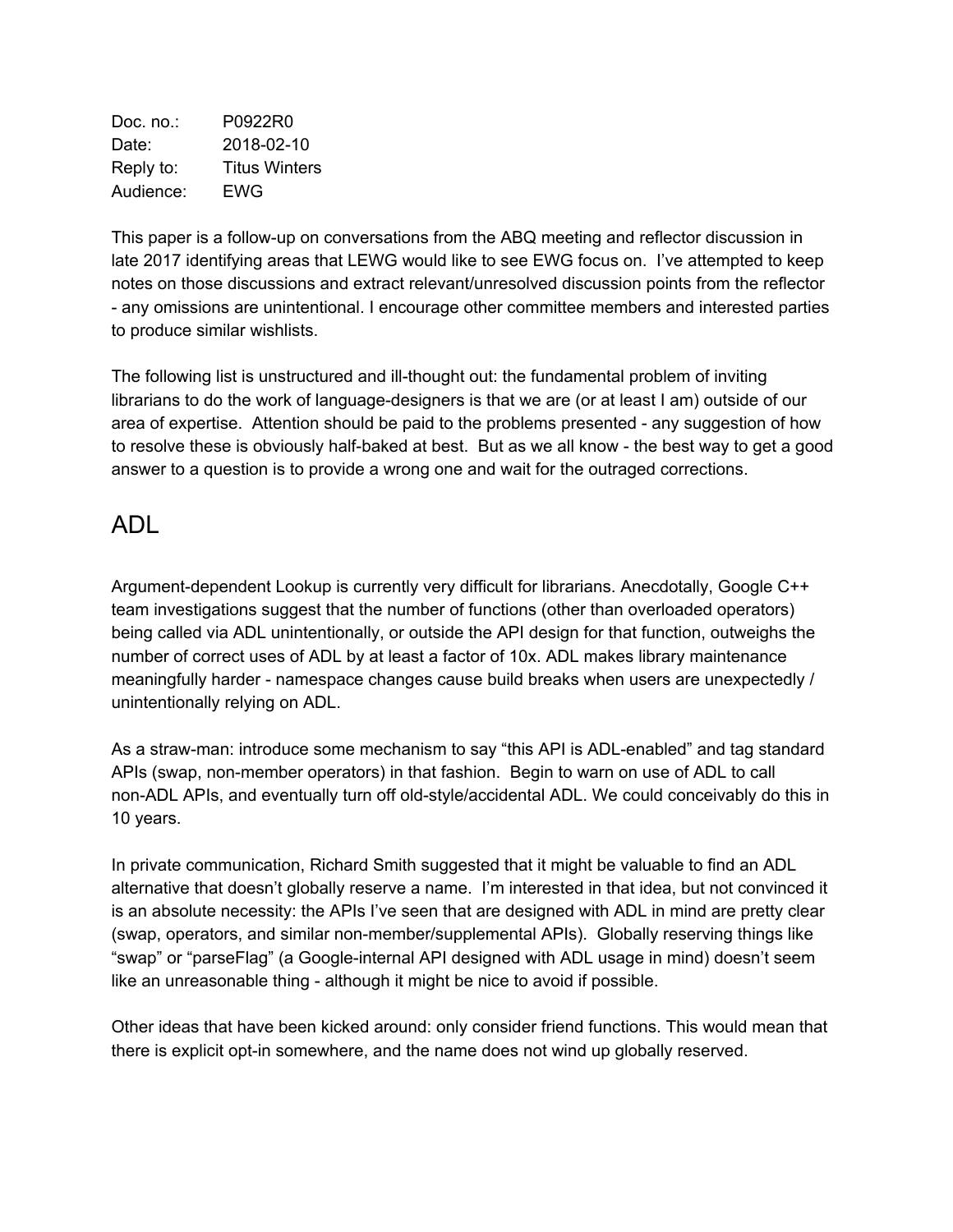## Types, lifetimes, and side-effects

If it were possible to explicitly state whether a type does or does not have external side effects, we could solve a couple related classes of user bugs. Consider two very different styles of type design: RAII types, and regular types.

In the case of RAII types, like  $std::secondlock$ , there is a common class of user error stemming from constructing these as a temporary.

```
std::scoped_lock{my_mutex};
vs.
std::scoped_lock l{my_mutex};
```
If we had a mechanism to express classes of side-effect (or appropriateness to operate on temporaries), we could more fundamentally quash this class of (common, hard to spot) bugs.

On the flip side, identifying types that are regular/value types could help identify places where temporaries are being used inappropriately. Consider

```
std::string GetString() { return {}; }
GetString() = "Hello";
int GetInt() { return 17; }
GetInt() = 42;
```
In the above example, assignment to  $Gettnt()$  fails, but assignment to  $Gettning()$  succeeds - and is almost certainly indicative of a bug in the code or the mental model for the programmer. There has been some recent discussion on the reflectors about reference-qualifying `operator=` - this might be sufficient. If EWG believes that **is** sufficient, LEWG would like to know so that we can investigate deployment of that as an idiom.

## More Fun With Temporaries

With the introduction of  $std$ :: $string$  view we have made object-lifetime bugs more common, at least for some classes of user. Invariably, the suggestion becomes "Why don't we disallow construction from temporaries?"

```
class string_view {
public:
 string_view(const string&);
 string view(string&&) = delete;
 …
```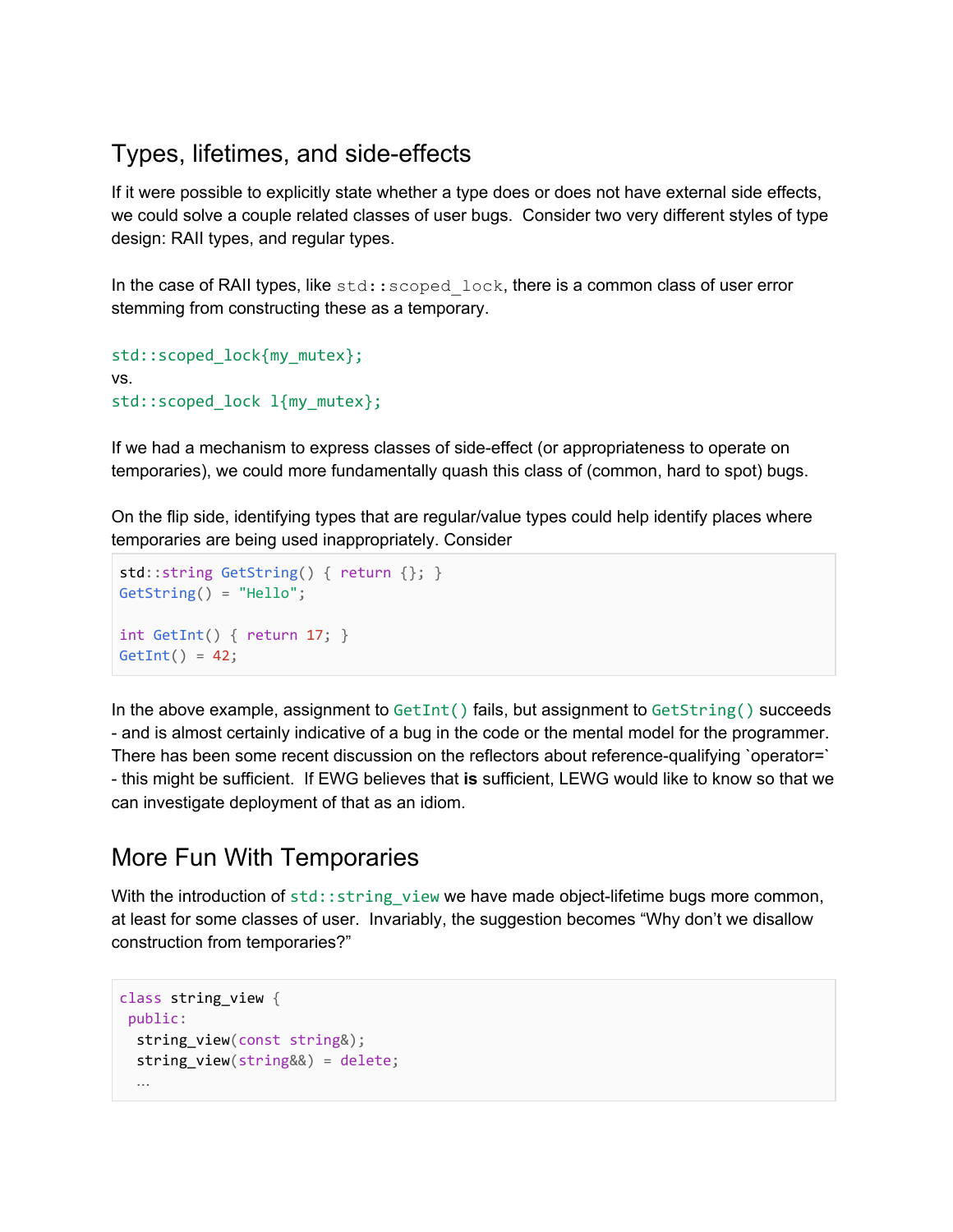};

The problem is that this disallows a large and common class of usages:

```
void f(std::string view);
std::string GetString();
void call() {
  f(GetString());
}
```
This is clearly safe and is in fact one of the primary purposes of `string\_view` - provide a vocabulary type for string-like things as (non-sink) parameters. That said, it is still clearly the case that it is too easy to do the following:

```
void f() \{std::string\_view sv = GetString();}
```
I think the ultimate example in this type of problem is FindWithDefault - a seemingly innocuous helper for associative containers that takes a map, a key, and a default value and returns a constant reference to the specified element or the default if the key does not exist. The problem here is similar:

```
// dangerous - the temporary passed to FindWithDefault is destructed
// at the end of the statement, the reference dangles if the key is not found.
const std::string& val = FindWithDefault(my map, key, "default value");
// perfectly safe
UseString(FindWithDefault(my_map, key, "default value"));
```
Passing a temporary as the default is dangerous when the result is stored, but perfectly safe within the confines of a single statement. Users similarly suggest deleting the rvalue-ref overload for FindWithDefault, losing a large class of valid use cases.

As it stands, the standard provides no way for the type system to identify these types of lifetime concerns. Static analysis is being employed to identify unsafe uses and warn users, but there is no overall solution without deeper language intervention.

#### User-defined conversions to standard types

User-defined conversions to standard types interact poorly with the standard (ever) changing its idioms for parameter passing.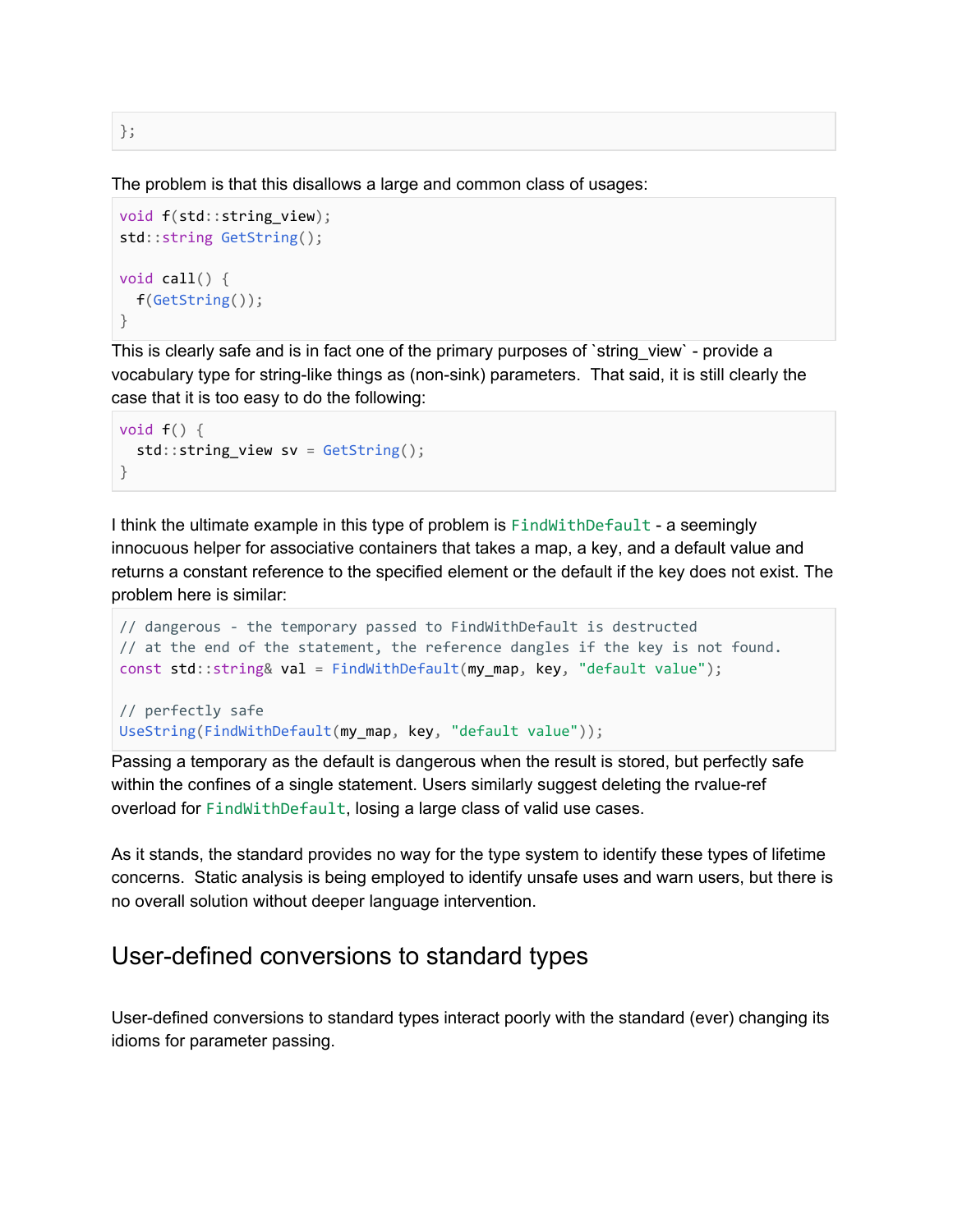Consider string view vs. const char\* + const string& overloads - we would like to have only string view parameters for string-accepting APIs. This is especially important because string view works best when it's used consistently at the lowest-levels of a codebase (see [http://abseil.io/tips/1\)](http://abseil.io/tips/1). Consistent use of  $string\ view$  by the standard would also provide good examples to model. However, because of user-code that has implicit conversion to  $stat:string$  (only), we cannot do so without breaking such callers.

It would be nice if the standard were able to model the behavior we suggest for users.

# ABI

At some point in the future it is likely that the language willforce another ABI break on the world. What will it take for that to be the last one? Or should we focus instead on making ABI breaks easier to handle?

## **Macros**

What will it take for us to stop relying on macros in 10 years? Currently I encounter macros in the following cases:

- Stamping out near-duplicate chunks of code, textually.
- Need to access the filename/linenumber of a "caller"
- Desire to affect control flow in new and exciting ways
- Need to access the name of a declaration
- stringifcation of arguments
- Deferred evaluation of parameters/parameter-like expressions

Much of this is handled by SG7 - are we sufficiently certain that we've covered all of the current use-cases?

## Acknowledgements

Thank you to everyone that participated in the reflector discussion in December 2017. Particular thanks to Richard Smith and David Jones for insightful comments on early drafts of this paper.